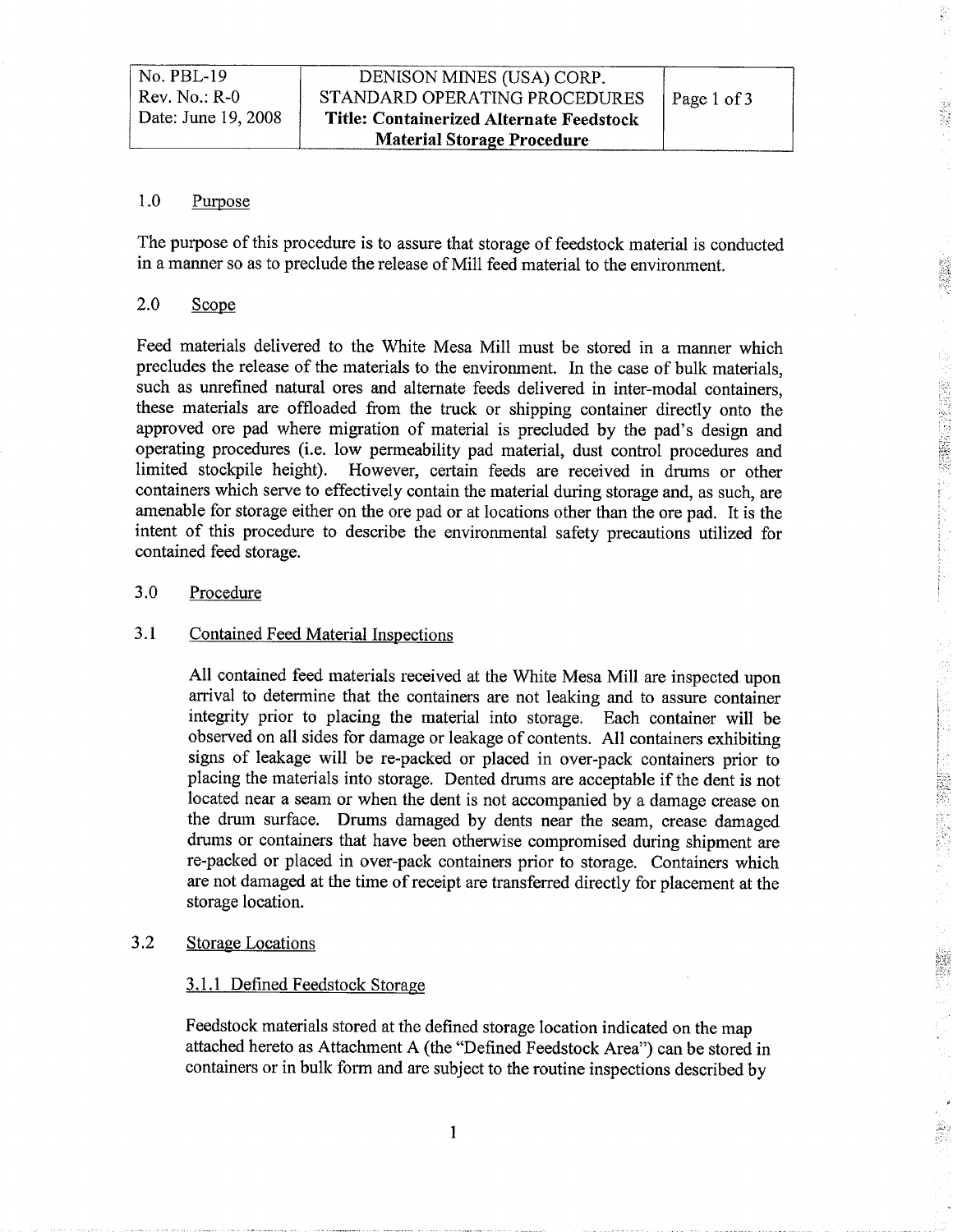1972 (58,58)

**「地震の地震の情報」** 

**BASE** 

the White Mesa Mill Tailings Management System Discharge Minimization Technology (DMT) Monitoring Plan at Section 3.3. a) (the White Mesa Mill Tailings Management System Discharge Minimization Technology DMT Monitoring Plan is reproduced as Section 3.1 of the Mill's Environmental Protection Manual).

#### 3.1.2 Storage of Contained Feeds in Locations Other Than the Defined Feedstock Area

a) Over-pack Containers

Materials received or transferred into over-pack containers can be stored at locations other than the Defined Feedstock Area absent a hardened ground surface or containment berms due to the fact that the over-pack container provides secondary containment for the packaged material. Over-pack materials are subject to the routine inspections described by the White Mesa Mill Tailings Management System Discharge Minimization Technology (DMT) Monitoring Plan at Section 3.3. a).

#### b) Hardened Surface Storage Locations

Contained feed materials, including materials in containers which have not been provided with over-pack protection, can be stored at locations other than the Defined Feedstock Area when a hardened ground surface storage location is used and has been provided with containment berms. These materials are subject to the routine inspections described by the White Mesa Mill Tailings Management System Discharge Minimization Technology (DMT) Monitoring Plan at Section  $3.3. a)$ .

#### c) Single Lined Containers Stored Outside the Defined Feedstock Area Where Hardened Surfaces and Containment Berms Are Not Utilized

Contained feeds can also be stored at locations, other than the Defined Feedstock Area, that have been selected to avoid impact by site drainage and/or pooling. Prior to storage at these locations, planks or pallets are placed beneath the drum storage locations in order to raise the container from the ground surface and avoid corrosion from water which may accumulate during precipitation events (despite site selection) and from rusting due to soil moisture when drums are stored directly on the ground. These contained materials are subject to the more particular storage protocols and inspections outlined below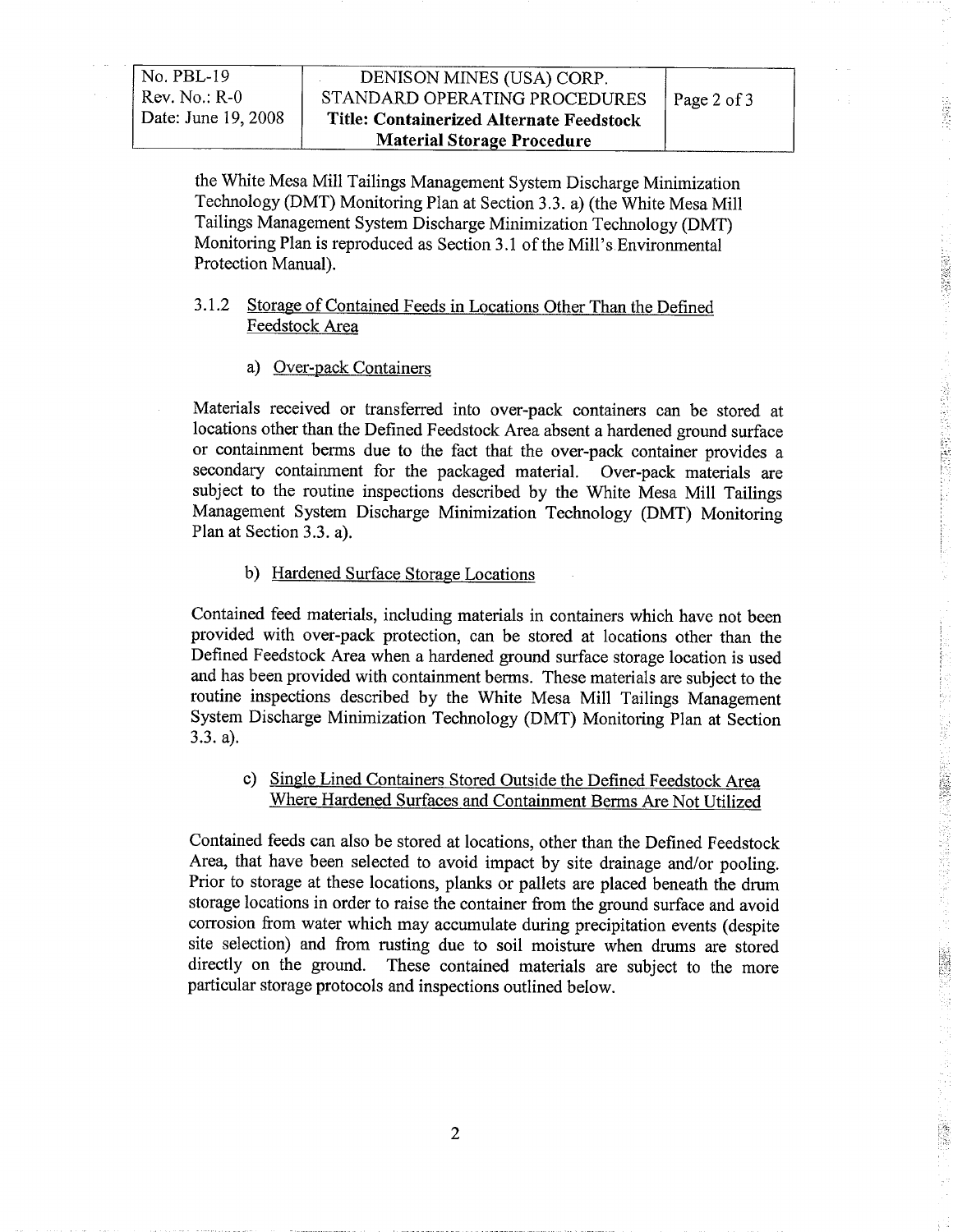| $No. PBL-19$        | DENISON MINES (USA) CORP.                |             |
|---------------------|------------------------------------------|-------------|
| $Rev. No.: R-0$     | STANDARD OPERATING PROCEDURES            | Page 3 of 3 |
| Date: June 19, 2008 | Title: Containerized Alternate Feedstock |             |
|                     | <b>Material Storage Procedure</b>        |             |

#### 3.3 Storage Protocol Single Lined Containers

In accordance with MSHA requirements, container storage must be implemented in such a manner as to limit the potential for a container to tip or fall onto a worker. For drummed materials, the agency limits such stacks to three drums in height due to stability considerations. In keeping with these concerns, Denison will configure single lined storage drums (stored off the Designated Feedstock Area) in rows no more than two containers wide at the base and may place a onecontainer row either on top of a single row or in the middle of a lower twocontainer row, in each case so as to straddle the tops of drums in the lower container row(s). This stacking configuration distributes the single upper row across the bottom row(s) of containers in such a manner as to hold the bottom row(s) from leaning and allowing for limited stacking on top of these lower  $row(s)$ . Accordingly, when stacking is necessary, this configuration minimizes the risk of falling drums, limits stacking height for safety reasons and allows for a thorough inspection of each of the individual containers from the outside of the  $container row(s)$ .

 $21732$ 

A 特定をおいての検査を

#### 3.4 Single-lined Container Storage Area Inspections

The single-lined container storage area(s) that are off of the Designated Feedstock Area will be inspected on a weekly basis (and after significant precipitation events) on both sides of any row in order to assure that the stored materials remain intact, that standing water has not accumulated and that materials are not leaking or migrating from the storage area

#### 3.5 Single-lined Container Storage Inspection Records

Denison will record all instances where single-lined containers are received damaged (or leaking) and require re-packing or the provision of an over-pack container. This information will be recorded on a container receipt form (see Attachment B) which documents the receipt of drummed materials to be stored in locations other than the Defined Feedstock Area. Similarly, each weekly inspection shall be recorded on the inspection form referred to in the White Mesa Mill Tailings Management System Discharge Minimization Technology (DMT) Monitoring Plan at Appendix A and attached as Attachment C to this Procedure. Such inspections require the documentation of container condition, the drainage conditions in the storage location, the presence of leakage, if any, and any corrective actions taken due to leakage of containers or standing water at the storage location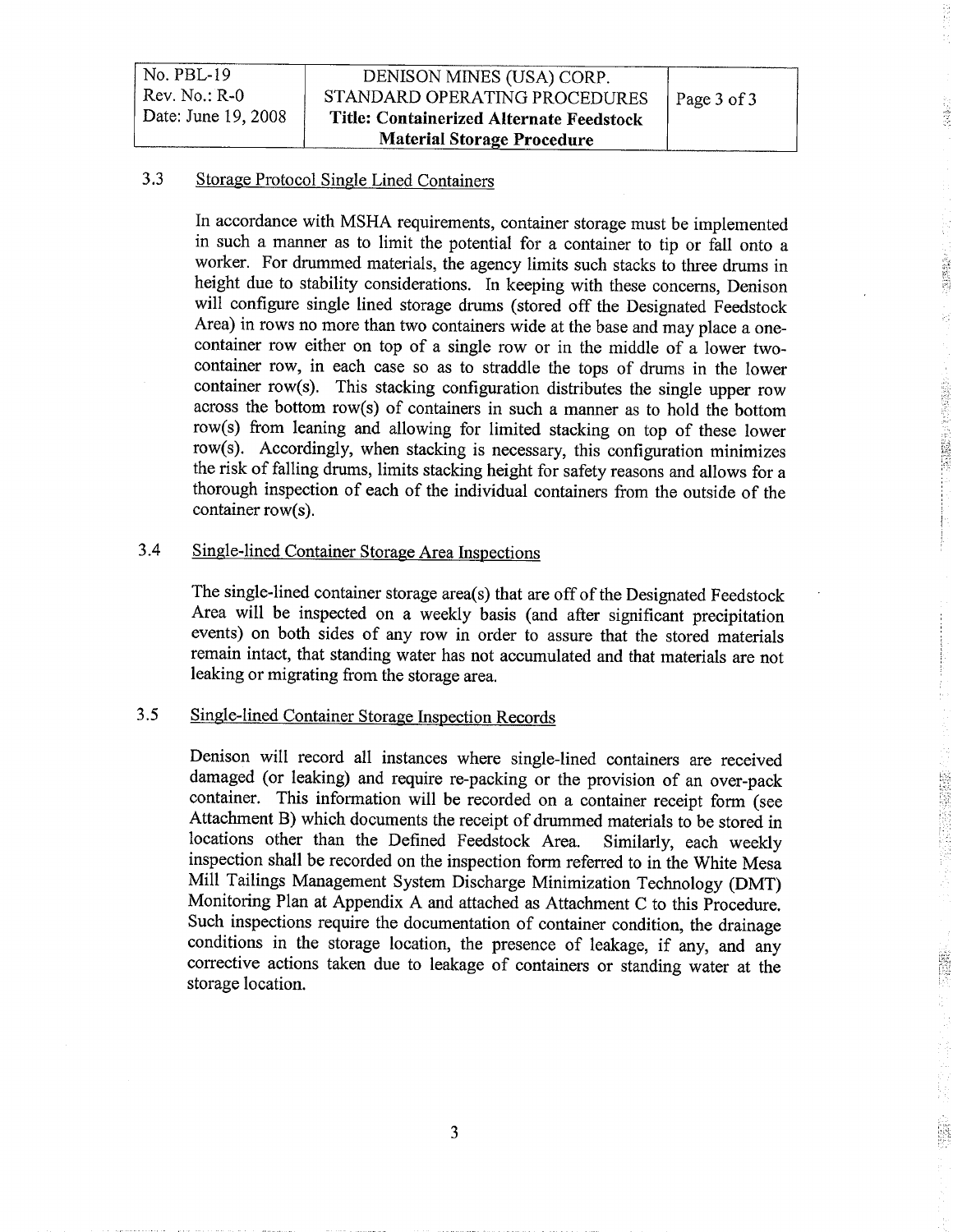## **Attachment A**

 $\label{eq:2.1} \frac{d\mathbf{y}}{d\mathbf{x}}\frac{d\mathbf{y}}{d\mathbf{x}}=\frac{d\mathbf{y}}{d\mathbf{x}}\frac{d\mathbf{x}}{d\mathbf{x}}$ 

大学 第二

(2000)

**(1) 2) 2) 3) 3) 3) 3) 3) 3) 3) 3) 3) 3) 3)**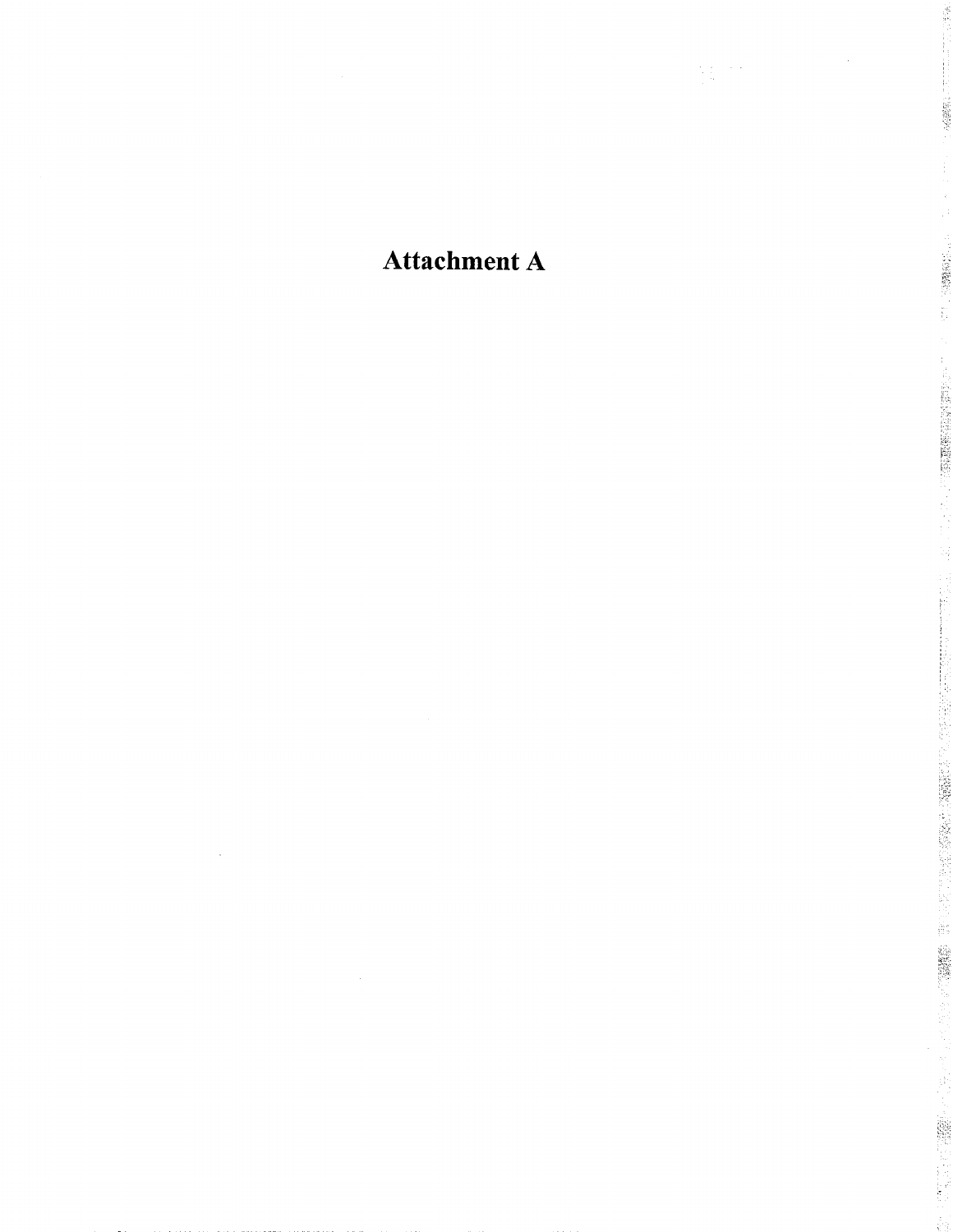

Z:\White Mesa Mill\2007 Lucrose Ronewal Application\FigureS\wm\_ore\_pad.okg, Appendix B, 02/26/2007 9:27:40 AM,<br>Adobe PDF, Letter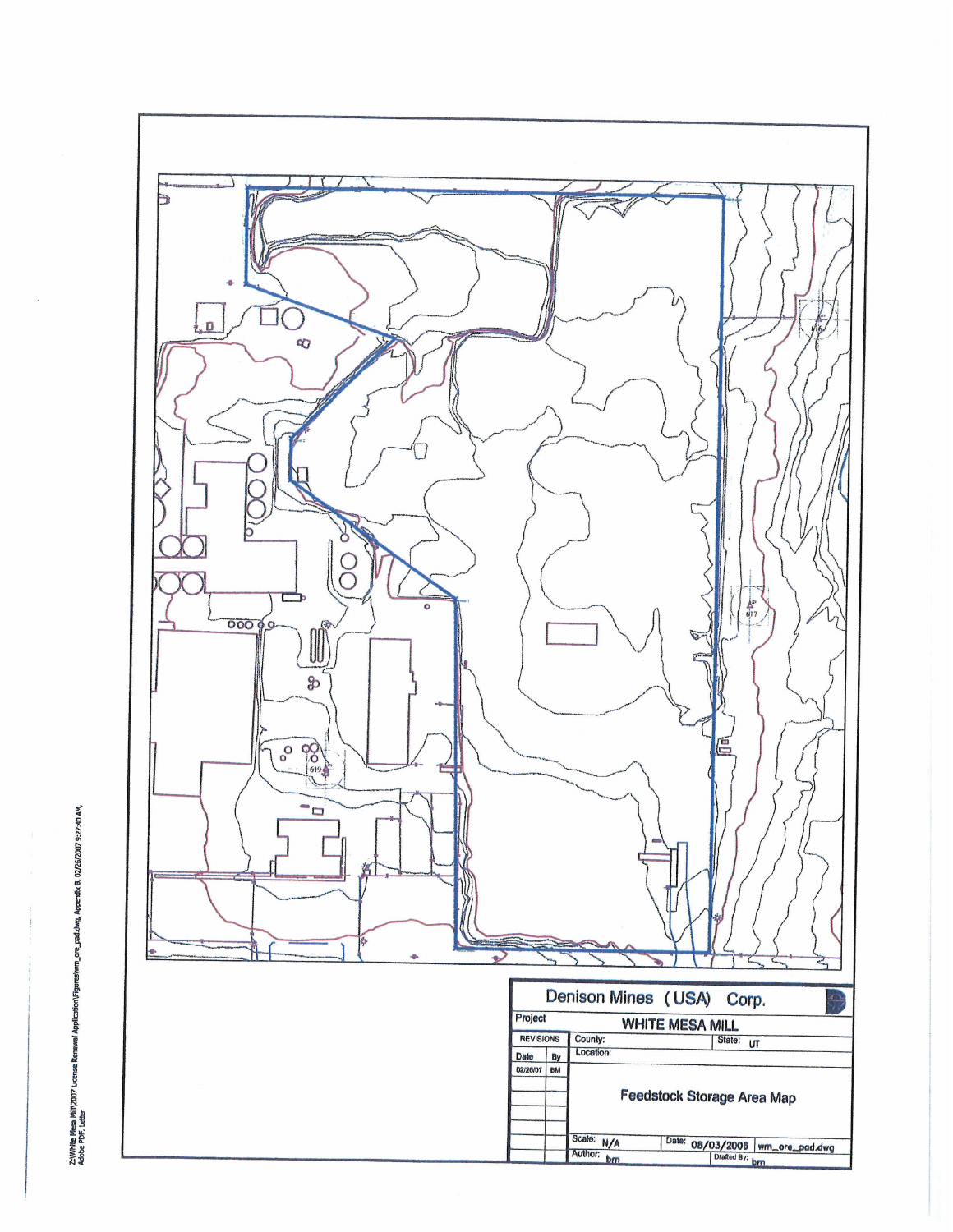**Attachment B** 

2000年3月

**ARRIVERS ENDING:**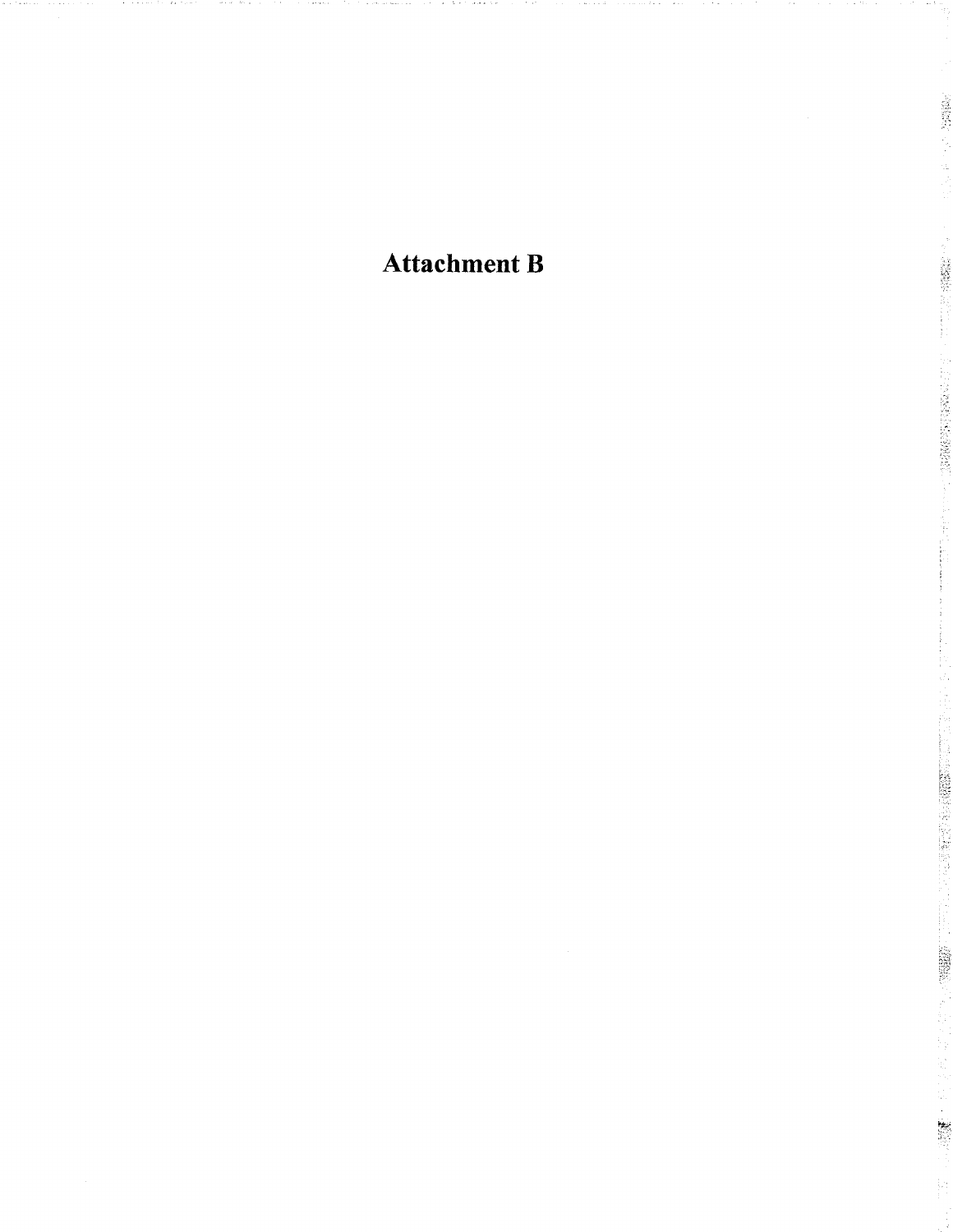# Containerized Alternate Feed Receipt

ĝ

13特异?  $\frac{1}{2}$  .

(新闻风格)

## Inspection

| Date:                                        |
|----------------------------------------------|
| Inspector:                                   |
| Number of containers/drums in shipment:      |
| Radiation Activity Levels:                   |
| Location of Storage:                         |
| Observations (note dented or damaged drums): |
|                                              |
|                                              |
|                                              |
| Corrective Action Taken for Damaged Drums:   |
|                                              |
|                                              |
|                                              |

Inspector Signature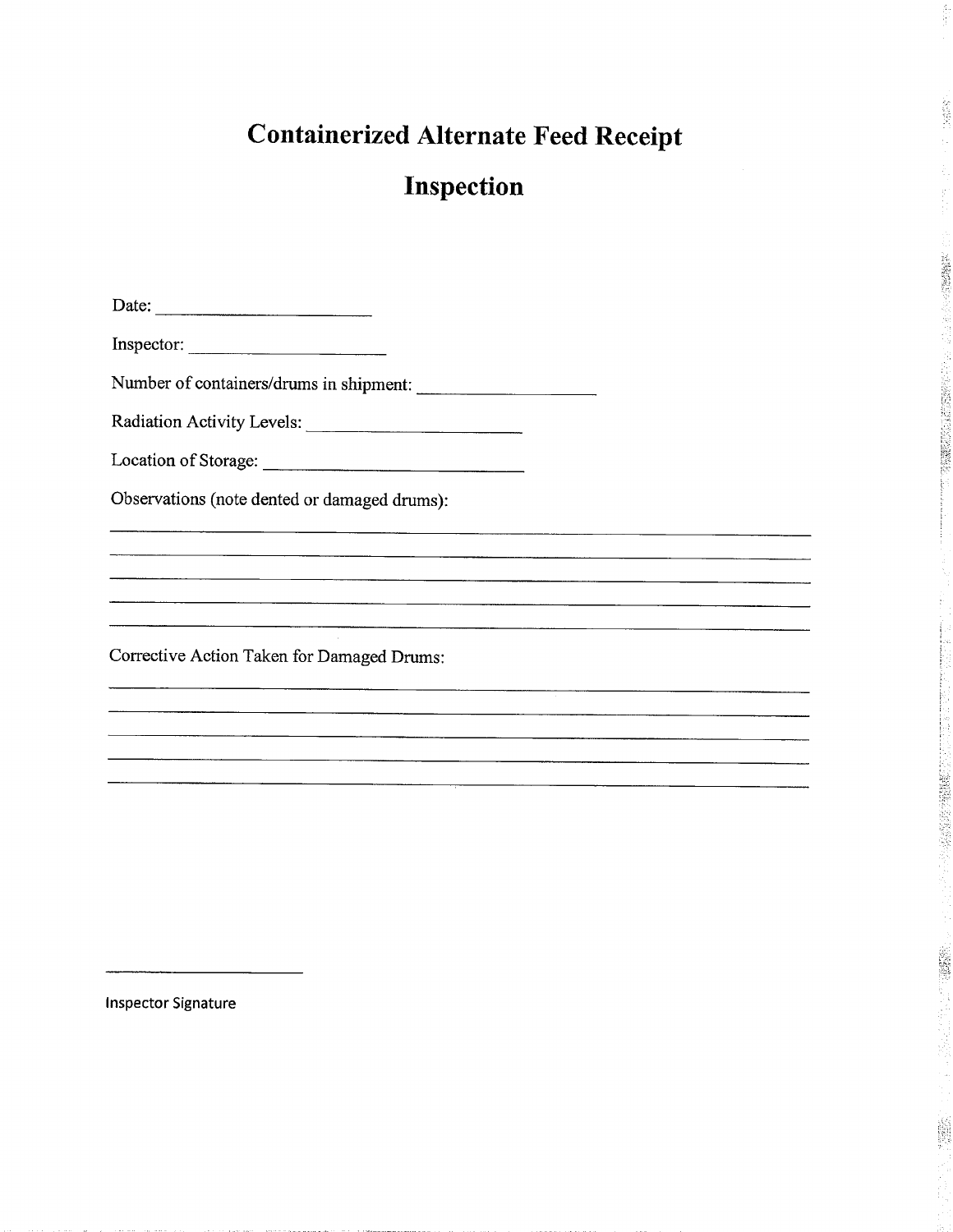Attachment C

器部门 ý,

在海岸头

· \$\$\$\$\$\$\$\$

· 在市区的高级公众方式的

「2012年の大学の「1997年の大学の「1998年の「1998年の「1998年の「1998年の「1998年の「1998年の「1998年の「1998年の「1998年の「1998年の「1998年の「19

j.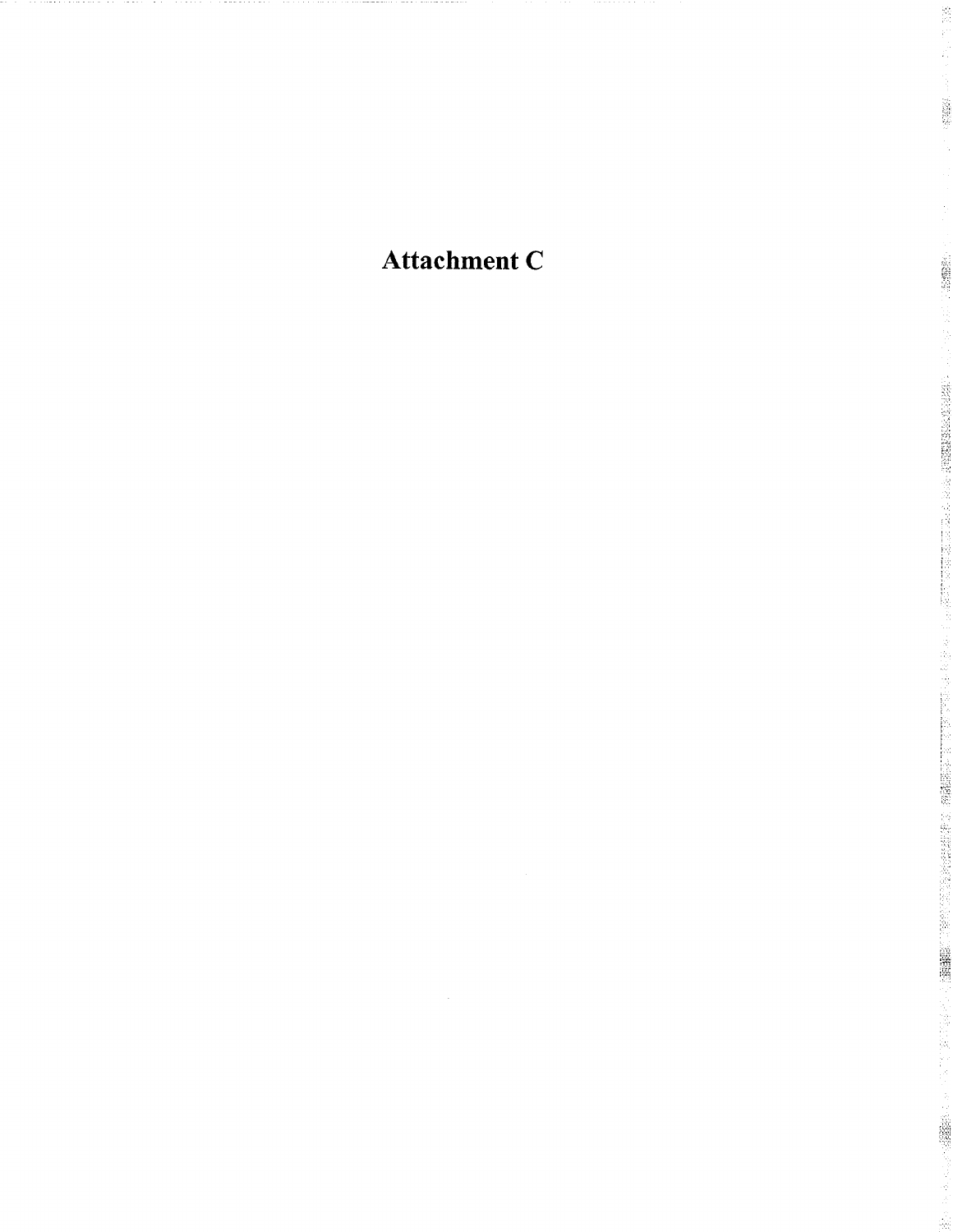White Mesa Mill – Standard Operating Procedures 2/07 Revision: DUSA-3 Book 11: Environmental Protection Manual, Section 3.1 Page 25 of 25

 $\bar{t}$ 

 $\left($ 

 $\vec{t}$ 

2. 2. 2. 2.

· 经公司公司的 (2)

è

### APPENDIX A (CONT.)

### ORE STORAGE/SAMPLE PLANT WEEKLY INSPECTION REPORT

| Week of __________ through ___________ Date of Inspection:                                                                                                  |
|-------------------------------------------------------------------------------------------------------------------------------------------------------------|
| Inspector:                                                                                                                                                  |
| Weather conditions for the week:                                                                                                                            |
|                                                                                                                                                             |
| Blowing dust conditions for the week:                                                                                                                       |
|                                                                                                                                                             |
| Corrective actions needed or taken for the week:                                                                                                            |
|                                                                                                                                                             |
| Are all bulk feedstock materials stored in the area indicated on the attached diagram:<br>$yes:$ no:<br>comments:                                           |
| Are all alternate feedstock materials located outside the area indicated on the attached diagram maintained<br>within water-tight containers:<br>$yes:$ no: |
| comments (e.g., conditions of containers):                                                                                                                  |
| Conditions of storage areas for materials:                                                                                                                  |
| Other comments:                                                                                                                                             |